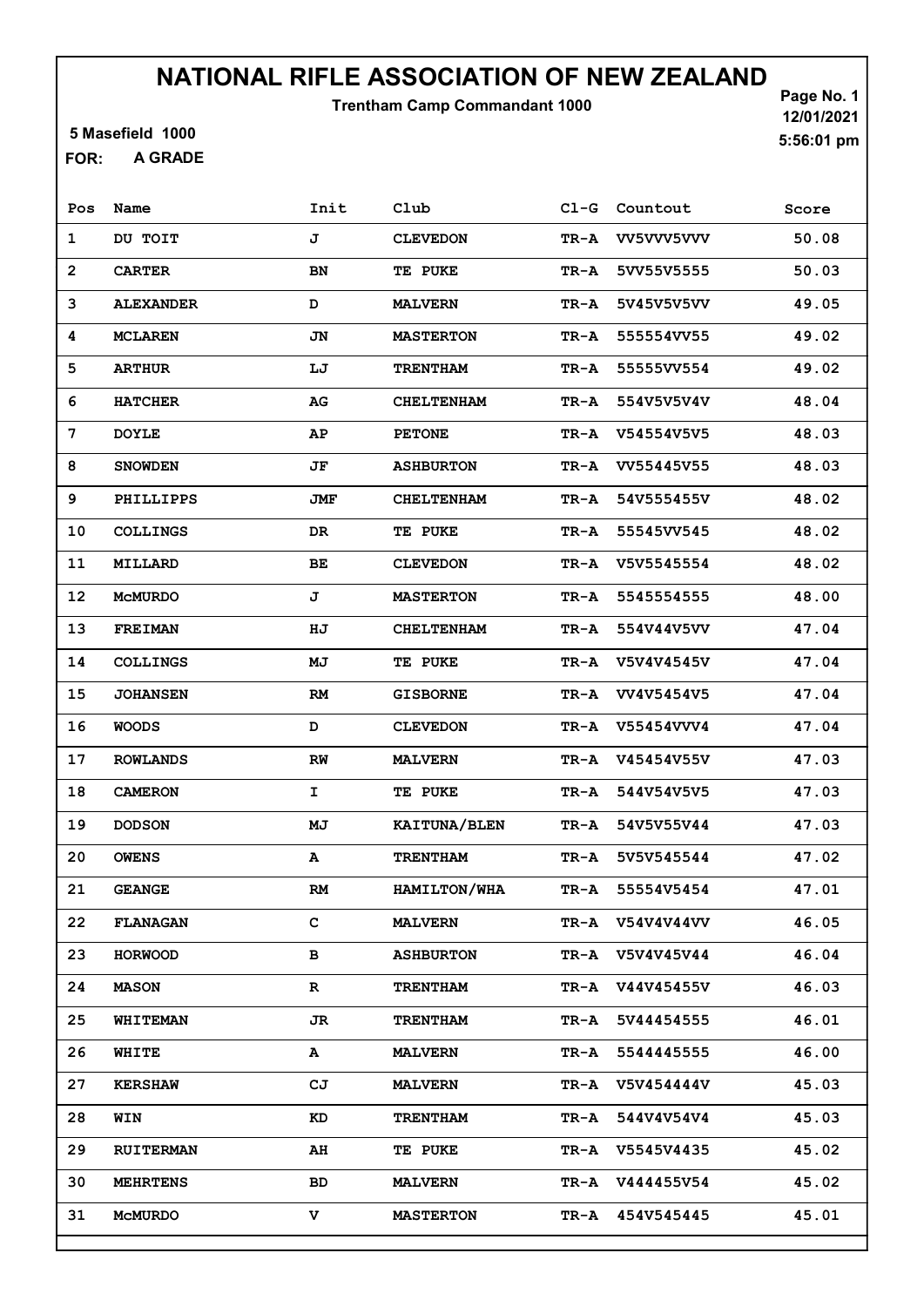| FOR: | <b>Trentham Camp Commandant 1000</b><br>5 Masefield 1000<br>A GRADE |           |                   |        |            | Page No. 2<br>12/01/2021<br>5:56:01 pm |
|------|---------------------------------------------------------------------|-----------|-------------------|--------|------------|----------------------------------------|
| Pos  | Name                                                                | Init      | Club              | $C1-G$ | Countout   | Score                                  |
| 32   | <b>GORDON</b>                                                       | <b>RM</b> | <b>HAWKES BAY</b> | TR-A   | 5454445554 | 45.00                                  |
| 33   | <b>WHITEMAN</b>                                                     | OВ        | <b>MASTERTON</b>  | TR-A   | 5454534445 | 43.00                                  |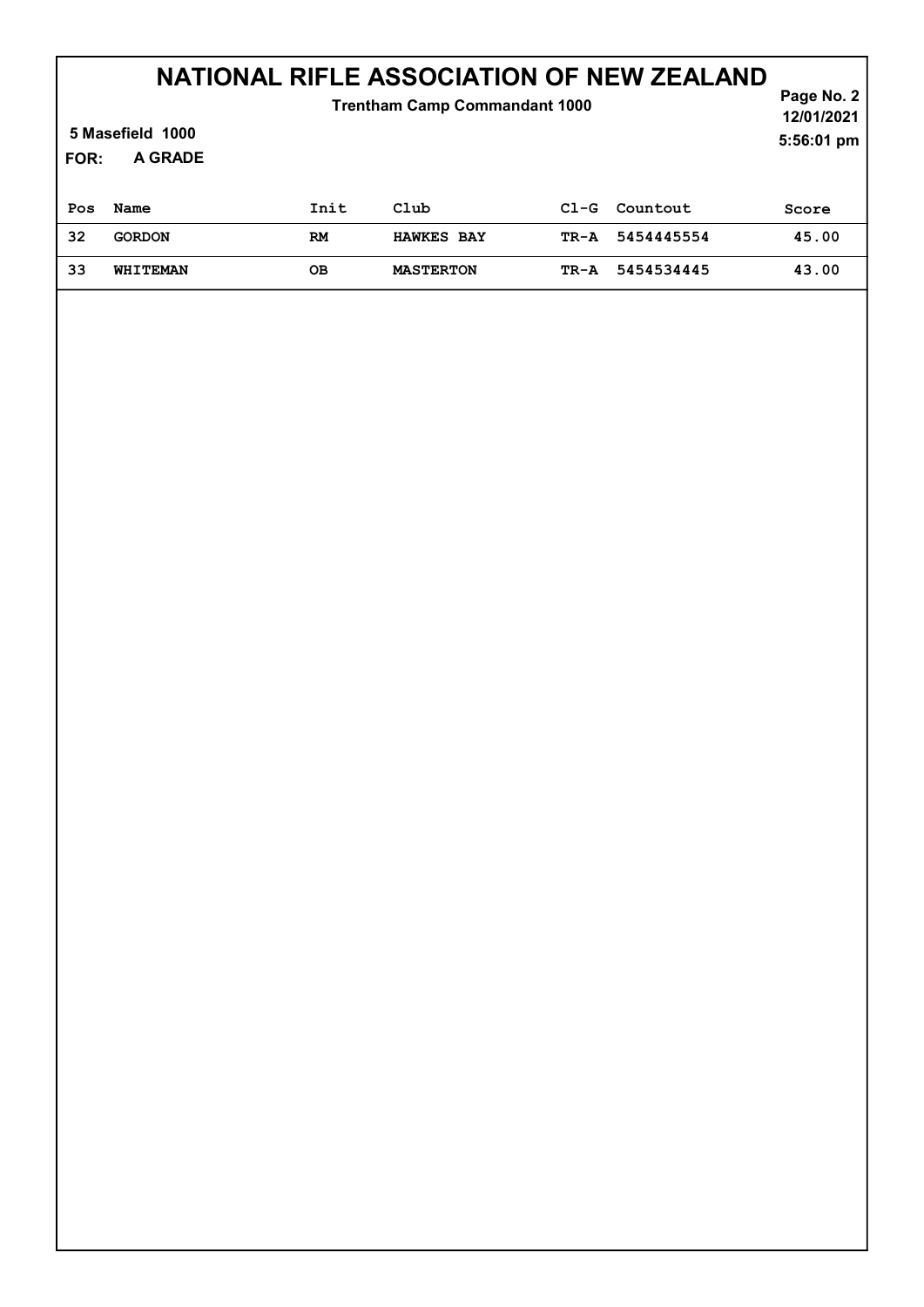Trentham Camp Commandant 1000

5 Masefield 1000

B GRADE FOR:

Page No. 3 12/01/2021 5:56:01 pm

| Pos               | Name             | Init         | Club              |        | Cl-G Countout | Score |
|-------------------|------------------|--------------|-------------------|--------|---------------|-------|
| $\mathbf{1}$      | DICK             | DK           | KAITUNA/BLEN      | $TR-B$ | 4455555VVV    | 48.03 |
| $\overline{2}$    | TIDSWELL         | PA           | <b>CHELTENHAM</b> | TR-B   | V454V5V5V4    | 47.04 |
| 3                 | DIKMENLI         | S            | <b>TRENTHAM</b>   | $TR-B$ | 555V3545V5    | 47.02 |
| 4                 | HOUGHTON         | LS           | <b>CLEVEDON</b>   | TR-B   | 5V44545V55    | 47.02 |
| 5                 | <b>MARTIN</b>    | BJ           | <b>TRENTHAM</b>   | $TR-B$ | 45554VV554    | 47.02 |
| 6                 | <b>FINCHAM</b>   | D            | <b>HAWKES BAY</b> | $TR-B$ | 553555V545    | 47.01 |
| 7                 | <b>DENT</b>      | AL           | <b>PETONE</b>     | $TR-B$ | 544V455545    | 46.01 |
| 8                 | <b>RIDDLE</b>    | S            | <b>CLEVEDON</b>   | $TR-B$ | 4455V54545    | 46.01 |
| 9                 | <b>MCKEE</b>     | к            | <b>KARORI</b>     | $TR-B$ | V3544V5V54    | 45.03 |
| 10                | <b>LANE</b>      | M            | <b>OTOROHANGA</b> | $TR-B$ | 54V435V455    | 45.02 |
| 11                | <b>BALL</b>      | JW           | TE PUKE           | TR-B   | V3544V4455    | 44.02 |
| $12 \overline{ }$ | <b>CHEESEMAN</b> | J            | <b>CLEVEDON</b>   | TR-B   | 5554444V44    | 44.01 |
| 13                | <b>SNOWDEN</b>   | M            | <b>ASHBURTON</b>  | TR-B   | V5V4344V44    | 43.03 |
| 14                | <b>MARSHALL</b>  | LD           | <b>HAWKES BAY</b> | $TR-B$ | 4454VV5344    | 43.02 |
| 15                | <b>GILCHRIST</b> | $\mathbf R$  | <b>OAMARU</b>     | $TR-B$ | 544435V544    | 43.01 |
| 16                | <b>WHYTE</b>     | $\mathbf C$  | KAITUNA/BLEN      | $TR-B$ | 4444V44445    | 42.01 |
| 17                | LEITE            | $\mathbf{R}$ | <b>CLEVEDON</b>   | TR-B   | 5534VV4450    | 40.02 |
| 18                | RIDDLE           | G            | <b>CLEVEDON</b>   | TR-B   | 4V50V44534    | 39.02 |
| 19                | <b>BUCKLEY</b>   | МE           | <b>TE PUKE</b>    | TR-B   | V354533443    | 39.01 |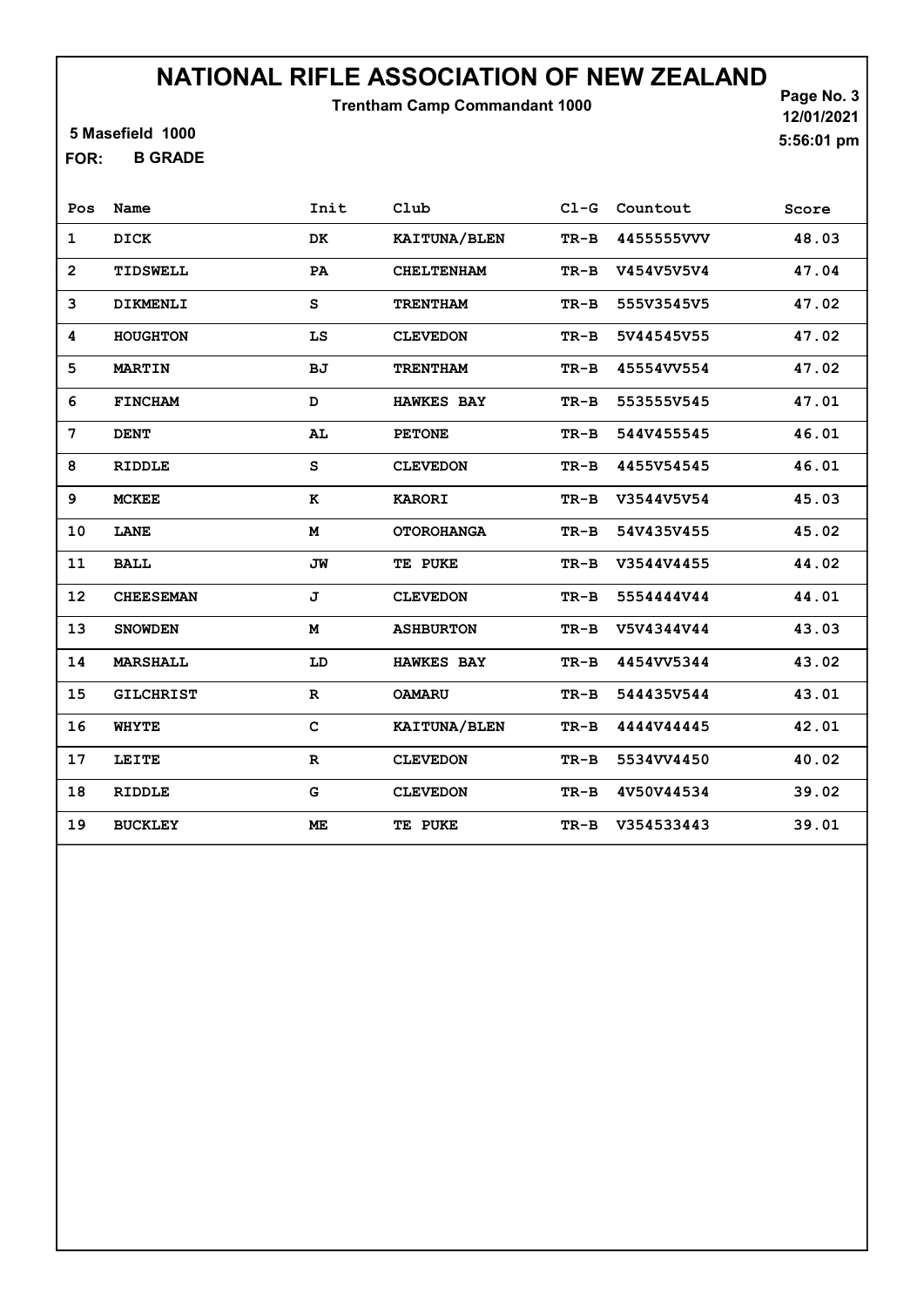Trentham Camp Commandant 1000

Page No. 4 12/01/2021 5:56:01 pm

#### 5 Masefield 1000

C GRADE FOR:

| Pos            | Name           | Init | Club              | $C1-G$ | Countout        | Score |
|----------------|----------------|------|-------------------|--------|-----------------|-------|
| 1              | <b>CAMERON</b> | S    | TE PUKE           | TR-C   | V554454V5V      | 47.03 |
| $\overline{2}$ | <b>ELLIS</b>   | S    | <b>CHELTENHAM</b> | TR-C   | 54VV4V5545      | 47.03 |
| 3              | GORE           | т    | <b>TRENTHAM</b>   | TR-C   | 5444VV5555      | 47.02 |
| 4              | WAKELING       | J    | <b>CLEVEDON</b>   | TR-C   | V555V45454      | 47.02 |
| 5              | <b>PETZEN</b>  | D    | <b>TRENTHAM</b>   | TR-C   | 4454555444      | 44.00 |
| 6              | <b>SCOBIE</b>  | J    | <b>OTOROHANGA</b> | TR-C   | 5444455444      | 43.00 |
| 7              | <b>DRAKE</b>   | AE   | TARANAKI          | TR-C   | 4443445V45      | 42.01 |
| 8              | <b>KERSHAW</b> | SL   | <b>MALVERN</b>    | TR-C   | 35444544V4      | 42.01 |
| 9              | <b>FLEMING</b> | JA   | <b>ASHBURTON</b>  |        | TR-C 444543V443 | 40.01 |
| 10             | <b>BROWN</b>   | SW   | <b>PETONE</b>     | TR-C   | 3434545534      | 40.00 |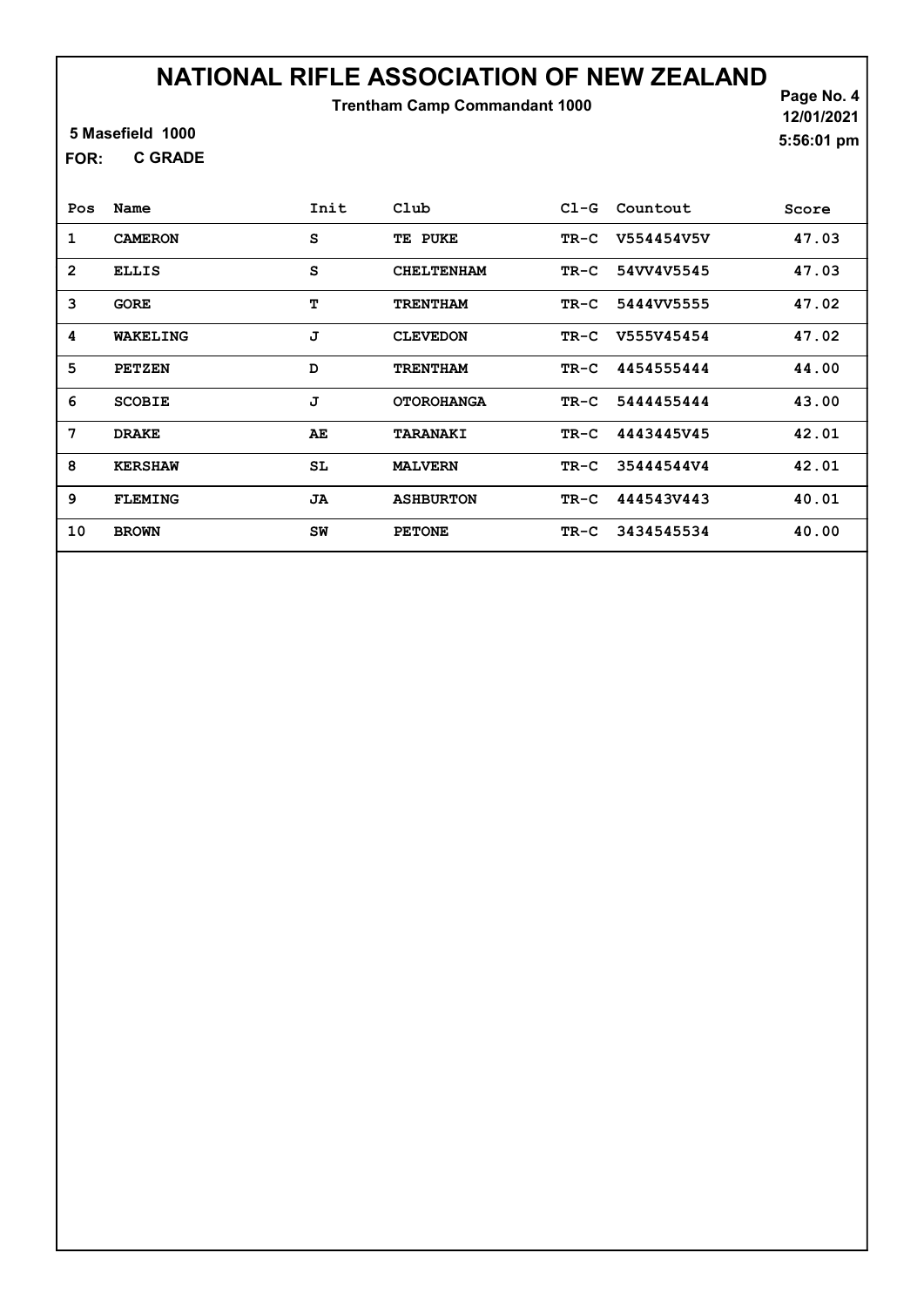| <b>Trentham Camp Commandant 1000</b><br>5 Masefield 1000<br><b>T GRADE</b><br>FOR: |                     |      |                 |        |            | Page No. 5<br>12/01/2021<br>5:56:01 pm |
|------------------------------------------------------------------------------------|---------------------|------|-----------------|--------|------------|----------------------------------------|
| Pos                                                                                | Name                | Init | Club            | $C1-G$ | Countout   | Score                                  |
|                                                                                    | <b>DARRALL</b>      | F    | <b>TRENTHAM</b> | TR-T   | 5455544V44 | 45.01                                  |
| 2                                                                                  | <b>VAN RENSBURG</b> | L    | <b>CLEVEDON</b> | TR-T   | 45V4V34450 | 39.02                                  |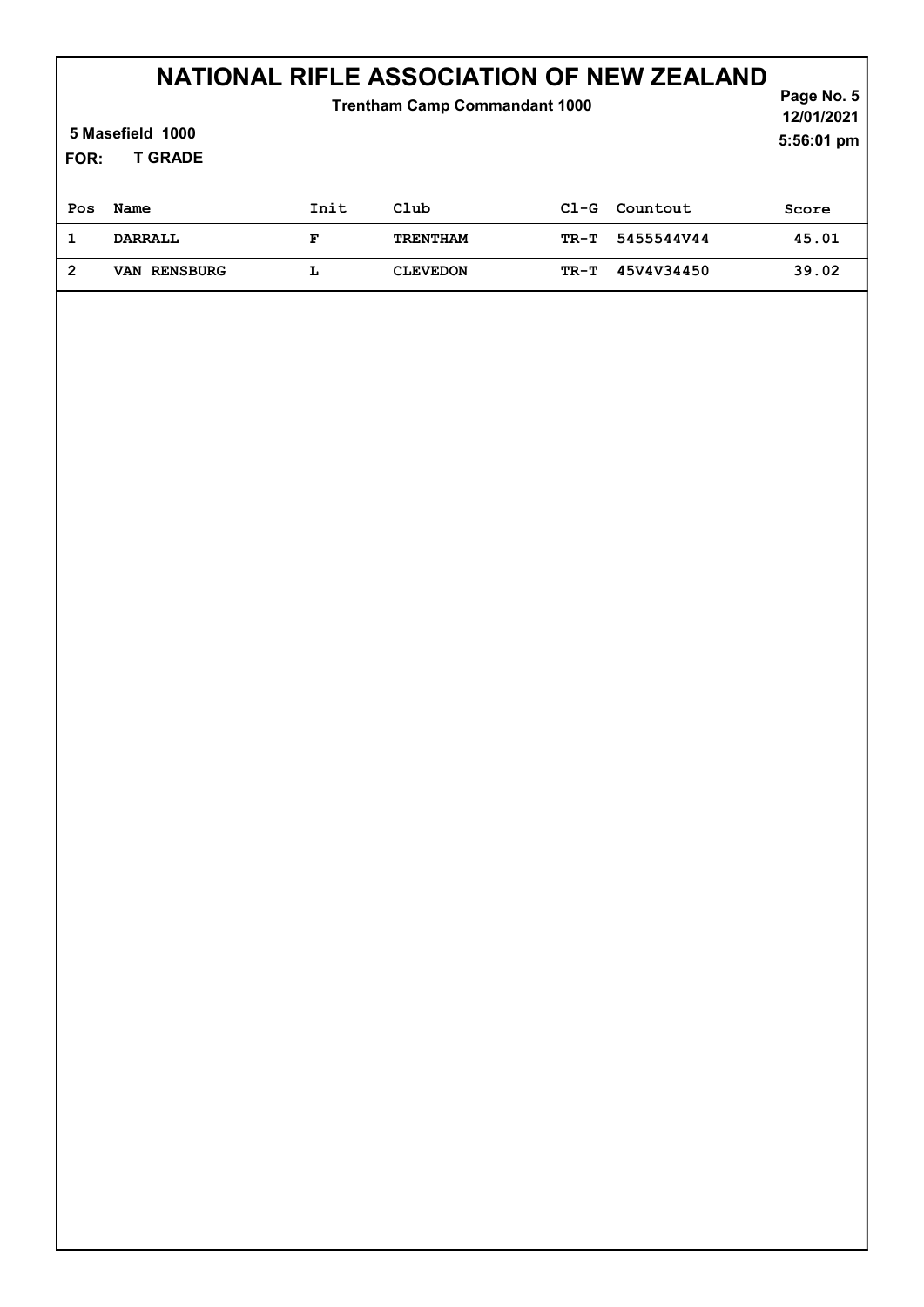Trentham Camp Commandant 1000

Page No. 6 12/01/2021 5:56:01 pm

#### 5 Masefield 1000

CFT CLASS FOR:

| Pos | Name           | Init | Club              | Countout<br>$C1-G$ | Score |
|-----|----------------|------|-------------------|--------------------|-------|
|     | <b>SNOWDEN</b> | с    | <b>ASHBURTON</b>  | CFTR-0X544666454   | 50.01 |
| 2   | <b>SMITH</b>   | GRH  | <b>MALVERN</b>    | CFTR-0X444565445   | 47.01 |
| 3   | <b>DUTHIE</b>  | м    | <b>TRENTHAM</b>   | CFTR-034444X5556   | 46.01 |
| 4   | <b>LINDSAY</b> | в    | <b>HAWKES BAY</b> | CFTR-05444454655   | 46.00 |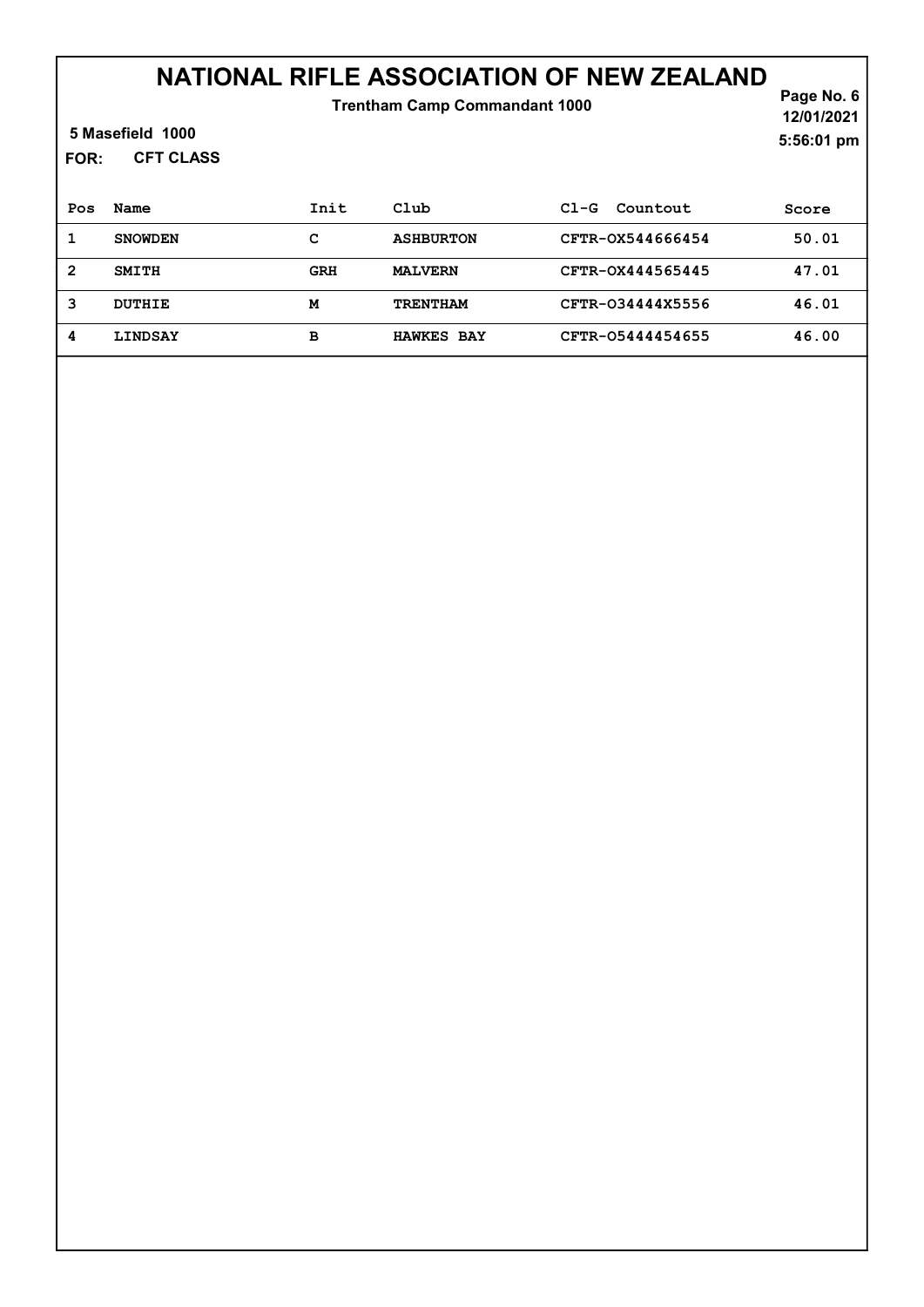Trentham Camp Commandant 1000

Page No. 7 12/01/2021 5:56:01 pm

### 5 Masefield 1000

FO CLASS FOR:

| Pos          | Name              | Init         | Club              | $C1-G$ | Countout   | Score |
|--------------|-------------------|--------------|-------------------|--------|------------|-------|
| 1            | <b>MEEHAN</b>     | D            | <b>CLEVEDON</b>   | $FO-O$ | 5X5666XX66 | 58.03 |
| $\mathbf{2}$ | <b>MAY</b>        | IS           | <b>WHANGAREI</b>  | $FO-O$ | 666665665X | 58.01 |
| 3            | <b>HUGHES</b>     | IR           | <b>CHELTENHAM</b> | $FO-O$ | 466XX56XX6 | 57.04 |
| 4            | <b>CHUI</b>       | M            | <b>ASHBURTON</b>  | $FO-O$ | 566X655X5X | 56.03 |
| 5            | <b>TEAGUE</b>     | SP           | TE PUKE           | $FO-O$ | X65646566X | 56.02 |
| 6            | <b>MCLAY</b>      | S            | TE PUKE           | $FO-O$ | 466664XX66 | 56.02 |
| 7            | <b>DUCKETT</b>    | FM           | <b>MASTERTON</b>  | $FO-O$ | 55XX565656 | 55.02 |
| 8            | <b>GRIMSEY</b>    | L            | <b>ASHBURTON</b>  | $FO-O$ | 6655566655 | 55.00 |
| 9            | <b>HOWL</b>       | SB           | <b>CHELTENHAM</b> | $FO-O$ | 6665556465 | 54.00 |
| 10           | <b>BARKHUIZEN</b> | S            | <b>CLEVEDON</b>   | $FO-O$ | 4555XX6655 | 53.02 |
| 11           | <b>NEAL</b>       | PA           | <b>CLEVEDON</b>   | $FO-O$ | 64X5655556 | 53.01 |
| 12           | <b>HUNT</b>       | $\mathbf C$  | <b>KARORI</b>     | $FO-O$ | 5X66564455 | 52.01 |
| 13           | <b>SUBRITZKY</b>  | М            | <b>KARORI</b>     | $FO-O$ | 6564554656 | 52.00 |
| 14           | <b>KAPENE</b>     | $\mathtt{s}$ | <b>GISBORNE</b>   | $FO-O$ | 65X6556X06 | 51.02 |
| 15           | <b>MOFFATT</b>    | SK           | <b>CLEVEDON</b>   | $FO-O$ | 5556555645 | 51.00 |
| 16           | <b>MOSES</b>      | МK           | <b>CLEVEDON</b>   | $FO-O$ | X5X4565445 | 50.02 |
| 17           | <b>KERRIDGE</b>   | R            | TE PUKE           | $FO-O$ | 6445356556 | 49.00 |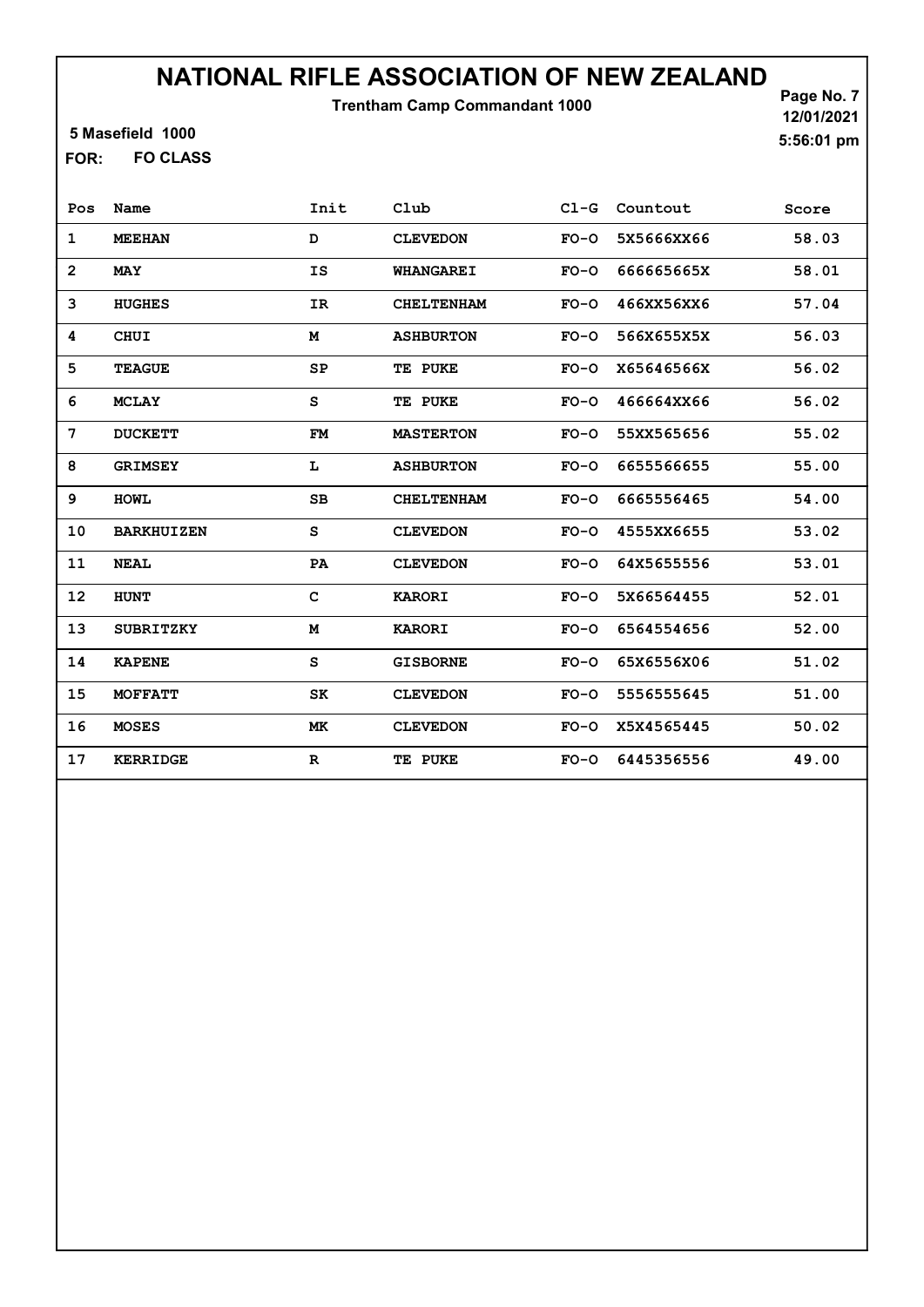| NATIONAL RIFLE ASSOCIATION OF NEW ZEALAND<br><b>Trentham Camp Commandant 1000</b> |                  |      |                  |        |                  |            |  |  |
|-----------------------------------------------------------------------------------|------------------|------|------------------|--------|------------------|------------|--|--|
|                                                                                   | 5 Masefield 1000 |      |                  |        |                  |            |  |  |
| FOR:                                                                              | <b>FPR CLASS</b> |      |                  |        |                  | 5:56:01 pm |  |  |
|                                                                                   |                  |      |                  |        |                  |            |  |  |
| Pos                                                                               | Name             | Init | $_{\rm Club}$    | $C1-G$ | Countout         | Score      |  |  |
|                                                                                   | <b>SMITH</b>     | DM   | <b>ASHBURTON</b> |        | FPR-0 20466655X6 | 46.01      |  |  |
|                                                                                   |                  |      |                  |        |                  |            |  |  |
|                                                                                   |                  |      |                  |        |                  |            |  |  |